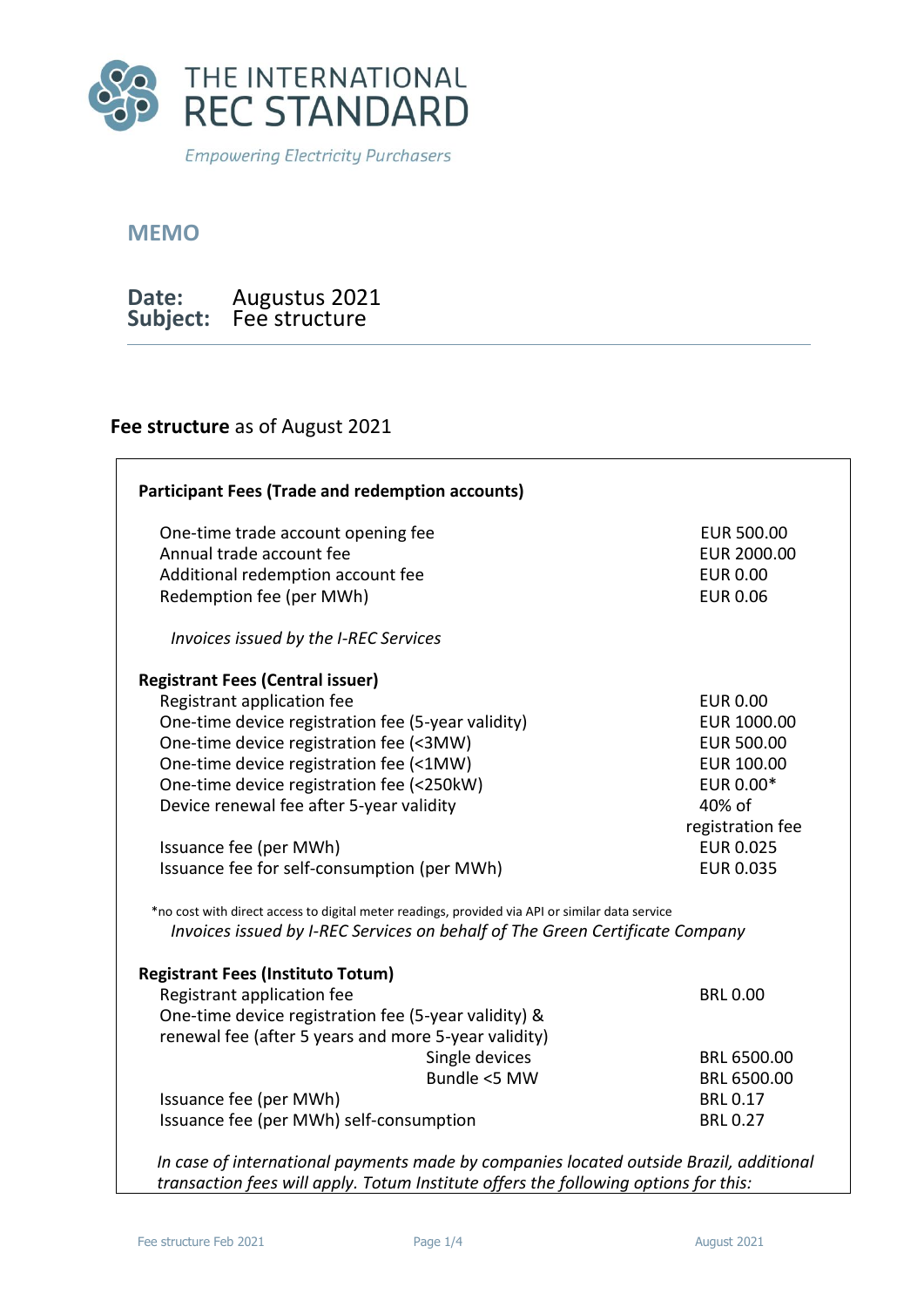

*payment via paypal (with a rate of 7.4% per transaction) or payment via bank transfer (with a fee of \$ 50 per transaction).*

*Invoices issued by Instituto Totum.* 

| <b>Registrant Fees (Dubai Carbon Centre of Excellence)</b> |                   |
|------------------------------------------------------------|-------------------|
| Registrant application fee                                 | <b>USD 0.00</b>   |
| One-time device registration fee (5-year validity)         |                   |
| Single devices                                             | USD 1500.00       |
| Bundle <5 MW                                               | USD 1500.00       |
| Bundle >5 MW                                               | USD 3000.00       |
| Issuance fee (per MWh)                                     | <b>USD 0.05</b>   |
|                                                            |                   |
| Invoices issued by Dubai Carbon Centre of Excellence       |                   |
| <b>Registrant Fees (Green Energy Services)</b>             |                   |
| Registrant application fee                                 | <b>NIS 0.00</b>   |
| One-time device registration fee (5-year validity)         |                   |
| X <700 kWp devices                                         | NIS 1000.00       |
| 700 kWp< X <1MWp devices                                   | NIS 3100.00       |
| $X > 1$ MWp                                                | NIS 6200.00       |
| Issuance fee (per MWh)                                     | <b>NIS 0.1</b>    |
| Invoices issued by Green Energy Services                   |                   |
| Registrant Fees (Santiago Climate Exchange - SCX)          |                   |
| Registrant application fee                                 | <b>EUR 0.00</b>   |
| One-time device registration fee (5-year validity)         |                   |
| Single devices <3MW                                        | EUR 500.00        |
| Single devices ≥3MW                                        | EUR 1000.00       |
| Bundle <1MW                                                | EUR 1500.00       |
| Device Registration Renewal (5-year validity)              |                   |
| Single devices <3MW                                        | <b>EUR 500.00</b> |
| Single devices ≥3MW                                        | EUR 1000.00       |
| Bundle <1MW                                                | EUR 1500.00       |
| Issuance fee (per MWh)                                     | <b>EUR 0.025</b>  |
| Issuance fee for self-consumption (per MWh)                | <b>EUR 0.035</b>  |
|                                                            |                   |
| Invoices issued by Santiago Climate Exchange               |                   |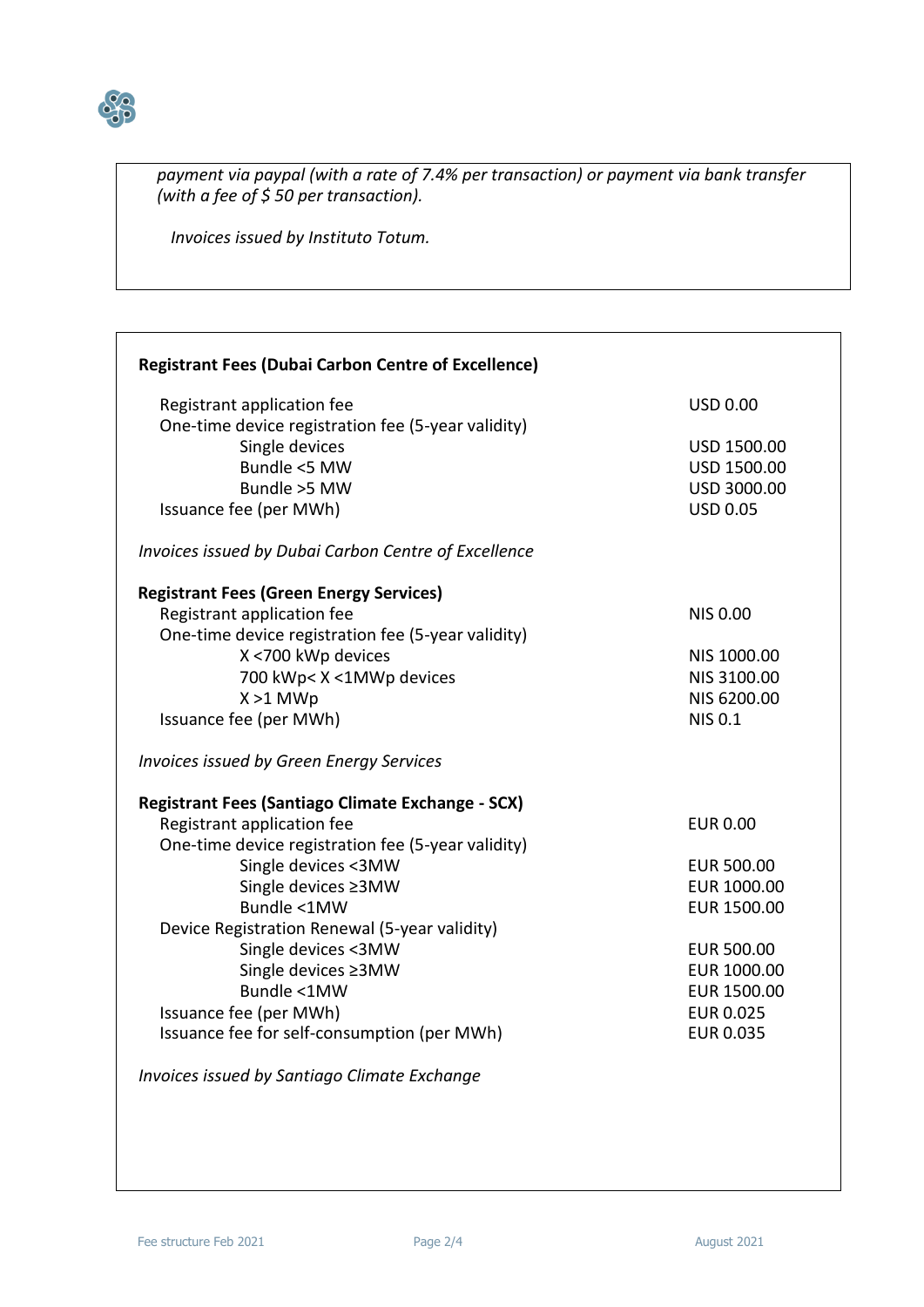

| <b>Registrant Fees (Fundación ECSIM)</b>                        |                  |
|-----------------------------------------------------------------|------------------|
| Registrant application fee                                      | <b>USD 0.00</b>  |
|                                                                 |                  |
| One-time device registration fee (5-year validity)              | USD 1130.00      |
| Issuance fee (per MWh)                                          | <b>USD 0.023</b> |
|                                                                 |                  |
|                                                                 |                  |
| Invoices issued by Fundación ECSIM                              |                  |
|                                                                 |                  |
| <b>Registrant Fees (SPX)</b>                                    |                  |
| Registrant application fee                                      | SGD 0.00         |
|                                                                 |                  |
| Yearly device registration fee                                  |                  |
| Single device or bundle ( $X \leq 300$ kWp)                     | SGD 75.00        |
| Single device or bundle (300 kWp < $X \le 1$ MWp)               | SGD 220.00       |
|                                                                 |                  |
| Single device or bundle $(1 \text{ MWp} < X \le 5 \text{ MWp})$ | SGD 450.00       |
| Single device (>5 MWp)                                          | SGD 520.00       |
| Issuance fee (per MWh)                                          | SGD 0.038        |
|                                                                 |                  |
|                                                                 |                  |
| Invoices issued by SPX Pte Ltd                                  |                  |
|                                                                 |                  |
| <b>Registrant Fees (Energy Peace Partners - EPP)</b>            |                  |
|                                                                 |                  |
| Registrant application fee                                      | <b>USD 0.00</b>  |
| One-time device registration fee (5-year validity)              |                  |
| Single devices <5 MW                                            | USD 1000.00      |
|                                                                 |                  |
| Single devices >5 MW                                            | USD 3000.00      |
| Bundle devices >5 MW                                            | USD 3000.00      |
| Issuance fee (per MWh)                                          | USD 0.040        |
|                                                                 |                  |
|                                                                 |                  |
| Invoices issued by EPP                                          |                  |
|                                                                 |                  |
| Registrant Fees (Goal Number Seven - GN7)                       |                  |
|                                                                 | <b>RUB 0.00</b>  |
| Registrant application fee                                      |                  |
| One-time device registration fee (5-year validity)              |                  |
| Single devices                                                  | RUB 62,500.00    |
| Bundle <5 MW                                                    | RUB 62,500.00    |
|                                                                 |                  |
| Issuance fee (per MWh)                                          | <b>RUB 1.7</b>   |
|                                                                 |                  |
| Invoices issued by GN7                                          |                  |
|                                                                 |                  |
|                                                                 |                  |
| <b>Registrant Fees (EGAT)</b>                                   |                  |
| Registrant application fee                                      | <b>THB 0.00</b>  |
| One-time device registration fee (5-year validity)              | THB 38,000.00    |
|                                                                 |                  |
| Device renewal fee after 5-year validity                        | THB 15,200.00    |
| Issuance fee (per MWh)                                          | THB 0.95         |
| Issuance fee for self-consumption (per MWh)                     | THB 1.33         |
|                                                                 |                  |
|                                                                 |                  |
| Invoices issued by EGAT                                         |                  |
|                                                                 |                  |
|                                                                 |                  |
|                                                                 | <b>TRY 0.00</b>  |
|                                                                 |                  |
|                                                                 |                  |